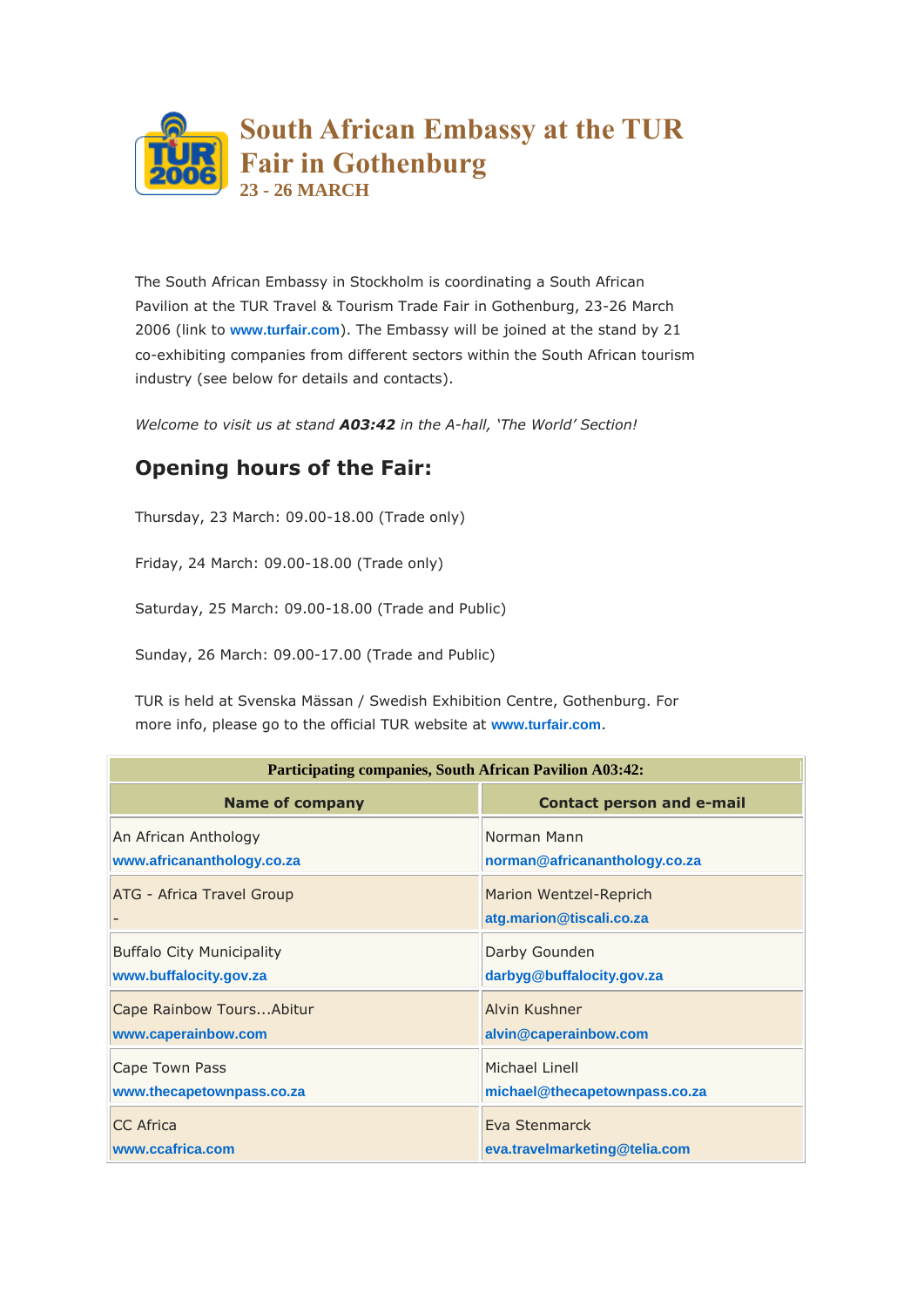| Fancourt Hotel & Country Club Estate | Nadia Abrahamse                               |
|--------------------------------------|-----------------------------------------------|
| www.fancourt.co.za                   | nadiaa@fancourt.co.za                         |
| Into Africa                          | <b>Nick Buckland</b>                          |
| www.intoafrica.com                   | nick@intoafrica.co.za                         |
| Nomad Adventure Tours                | Vashti van Bodegom                            |
| www.nomadafrica.co.za                | marketing@nomadtours.co.za                    |
| Plettenberg Bay Tourism              | Dianna Martin                                 |
| www.plettenbergbay.co.za             | diannamartin@mweb.co.za                       |
| Propel Africa                        | Pernilla Landstedt                            |
| www.propelafrica.com                 | pernilla@propelafrica.com                     |
| Rovos Rail                           | <b>Heike Lindenberg</b>                       |
| www.rovos.co.za                      | heike@rovos.co.za                             |
| Shongololo Express                   | Celeste Kearney                               |
| www.shongololo.com                   | ckearney@shongo.co.za                         |
| South African Airways                | Julian Blair                                  |
| www.flysaa.com                       | jb@saa.dk                                     |
| South African Embassy                | Frank Steyn, Susanna Ahlqvist                 |
| www.southafrica.se                   | info.saemb.swe@telia.com                      |
| South African Travel Corporation     | Erika Fredholm                                |
| www.satravelco.com                   | erika@satravelco.com                          |
| Sun International                    | Oliver Braun                                  |
| www.suninternational.com             | obraun@suninternational.de                    |
| SW Africa                            |                                               |
| www.swafrica.co.za                   | <b>Denise Tanguy</b><br>denise@swafrica.co.za |
| The Africa Café                      | Remo Belluco                                  |
| www.africacafe.co.za                 | res_africafe@iafrica.com                      |
| <b>The Mantis Collection</b>         | John Auren                                    |
| www.mantiscollection.com             | john.auren@mantiscollection.com               |
| Three Cities Hospitality Group       | Robert Schaerer                               |
| www.threecities.co.za                | robert_schaerer@msn.com                       |

NB. Representatives from the Swedish tourism trade wishing to make an appointment with a coexhibitor, should contact the company directly through the above contact details.

| <b>Swedish tour operators exhibiting on Saturday-Sunday</b> |         |
|-------------------------------------------------------------|---------|
| Name of company                                             | Website |